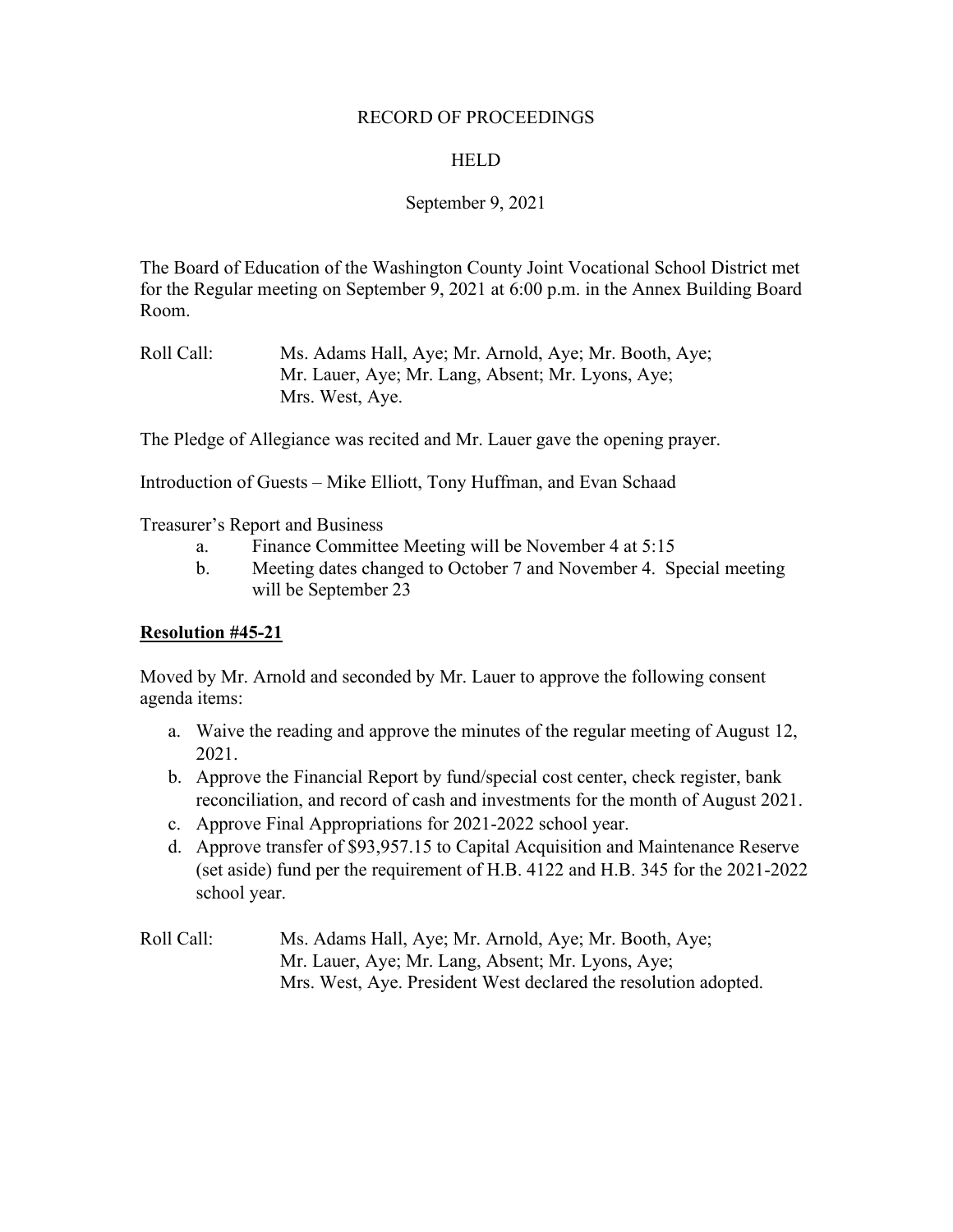Page 6295 Minutes – Washington County JVS District September 9, 2021

|                                        | Fund                                    |    | Final           |
|----------------------------------------|-----------------------------------------|----|-----------------|
|                                        |                                         |    | Appropriation   |
|                                        | 001 General Fund                        | s. | 6,855,997.85    |
|                                        | 001-9992 Cap. & Maint. Set aside        |    | 93,957.15       |
| <b>TOTAL</b>                           |                                         |    | 6,949,955.00    |
|                                        | <b>Special Revenue Funds</b>            |    |                 |
|                                        | 007-0000 Staff Service Fund             |    | 1,500.00        |
|                                        | 007-9004 Morris Trust Fund              |    | 247,000.00      |
|                                        | 019-919F Foundtions - Outdoor Training  |    | 6,953.03        |
|                                        | 019-921F Foundtions - Local             |    | 45,000.00       |
|                                        | 019-919J JobsOHio                       |    | 113,729.75      |
|                                        | 451-9021 Connectivity Grant K-12        |    | 1,800.00        |
|                                        | 467-9020 Student Wellness & Success     |    | 184,873.00      |
|                                        | 499-916D Ohio Adult Diploma Grant       |    | 30,000.00       |
|                                        | 499-921S School Safety Grant            |    | 2,601.75        |
|                                        | 501-9022 ASPIRE Grant (FY22)            |    | 129,227.00      |
|                                        | 508-9021 GEER Fund                      |    | 73,429.37       |
|                                        | 524-921S Secondary Carl Perkins (FY21)  |    | 26,998.42       |
|                                        | 524-922S Secondary Carl Perkins (FY22)  |    | 135,552.57      |
|                                        | 524-922A Adult Perkins (FY22)           |    | 59,353.16       |
|                                        | 599-920C CARES Fund - Student           |    | 30,000.00       |
|                                        | 599-921C CARES Fund - Institution       |    | 100,000.00      |
|                                        | 599-921R Rural Education Program (FY21) |    | 30,794.00       |
|                                        | 599-922R Rural Education Program (FY22) |    | 66,309.00       |
| <b>TOTAL</b>                           |                                         |    | 1,285,121.05    |
|                                        |                                         |    |                 |
|                                        | <b>Capital Projects Funds</b>           |    |                 |
| 003                                    | Permanent Improvement                   |    | 200,000.00      |
| <b>TOTAL</b>                           |                                         |    | 200,000.00      |
| Enterprise                             |                                         |    |                 |
| 006                                    | Lunchroom                               |    | 194,430.00      |
| 009                                    | <b>Uniform Supply</b>                   |    | 57,278.00       |
| 011                                    | Rotary - Customer Service               |    | 73,850.00       |
| 012                                    | <b>Adult Education</b>                  |    | 2,765,488.00    |
| <b>TOTAL</b>                           |                                         |    | 3,091,046.00    |
| Fiduciary                              |                                         |    |                 |
|                                        | 007-9001 Scholarship Fund               |    | 1,500.00        |
|                                        | 007-9002 Scholarship Fund/MOVMC         |    |                 |
| 007-9003 Marietta Community Foundation |                                         |    | 2,000.00        |
|                                        | 022-0000 Pell Grants                    |    | 350,000.00      |
|                                        | 022-9001 Unclaimed Funds                |    |                 |
|                                        | 200 Student Activity Fund (Memo Only)   |    | 85,906.32       |
| <b>TOTAL</b>                           |                                         |    | 439,406.32      |
| <b>GRAND TOTAL</b>                     |                                         |    | \$11,965,528.37 |

#### **WA SHINGTON COUNTY CAREER CENTER FY22 PERMANMENT APPROPRIATIONS**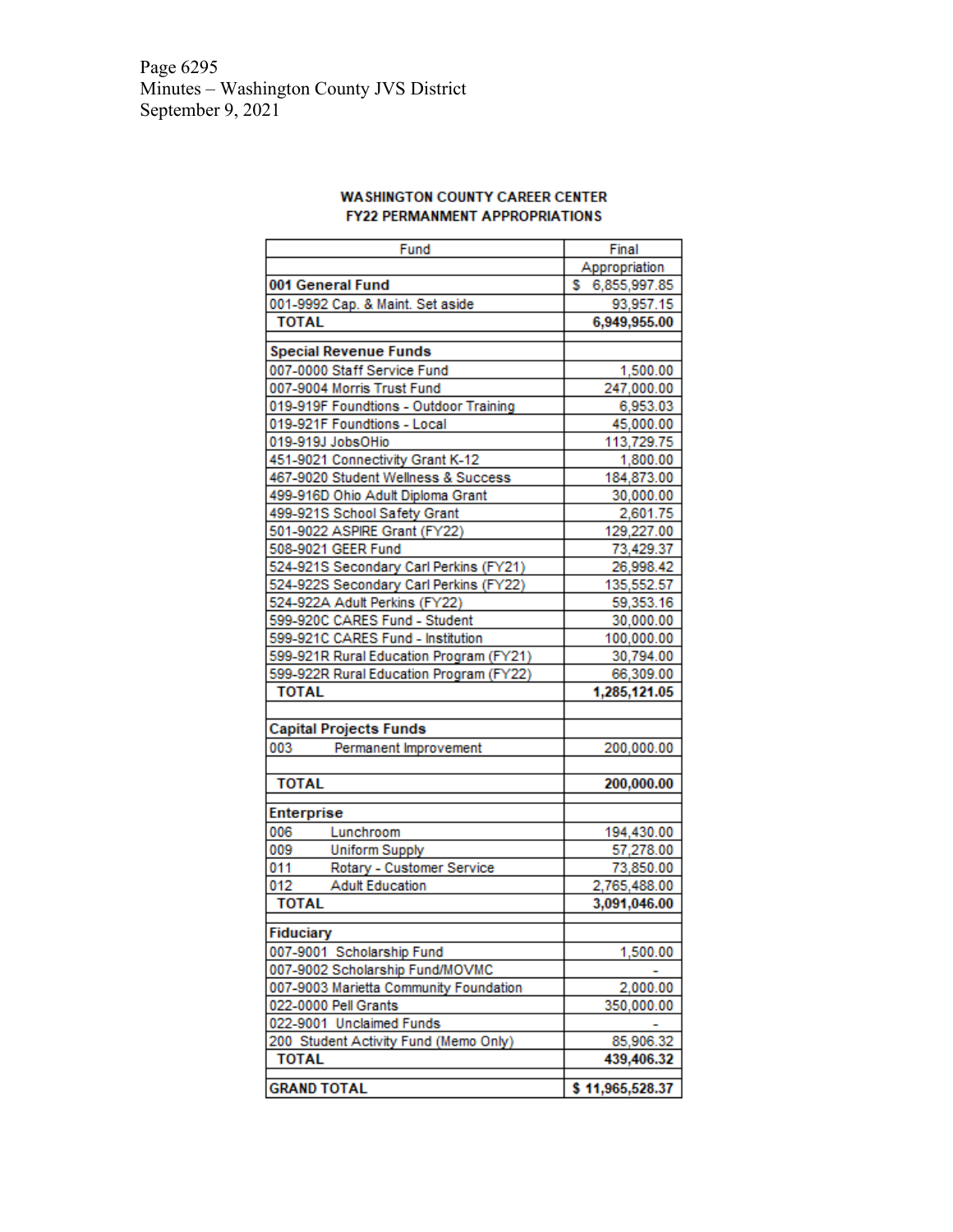Page 6296 Minutes – Washington County JVS District September 9, 2021

Superintendent's Report and Business

- a. First Day of School
- b. Focus on Student Leadership
- c. Ohio School Boards Association Southeast Region Fall Conference September 30th, Nelsonville York Elementary School
- d. Safety Plan, Wednesday, September 15, 2021
- e. Open House/50<sup>th</sup> Celebration

# **Resolution #46-21**

Moved by Mr. Lauer and seconded by Mr. Arnold to approve the following consent agenda items:

- a. Accept the following donation:
	- 1. Solvay, 17005 State Route 7, Marietta, OH 45750, donated laboratory equipment for the lab tech curriculum to the Chemical Technician program.
- b. Employ the following part-time Adult Technical Training instructors for the year ending June 30, 2022:

| <b>Name</b>           | Area                              | Rate/Hr. | <b>Effective</b>   |
|-----------------------|-----------------------------------|----------|--------------------|
| *Gene Bartlett        | <b>CDL</b>                        | \$31.00  | September 27, 2021 |
| *Mendy Barth          | <b>Medical Assistant</b>          | \$24.80  | September 27, 2021 |
| *Mendy Barth          | Medical Billing Specialist        | \$24.80  | September 27, 2021 |
| *Charles Day          | Chemical Technician               | \$29.00  | September 27, 2021 |
| *Charles Day          | <b>Industrial Maintenance</b>     | \$29.00  | September 27, 2021 |
|                       | Mechanic                          |          |                    |
| *Charles Day          | Instrumentation & Electricity     | \$29.00  | September 27, 2021 |
| *Hannah Easton        | <b>Medical Billing Specialist</b> | \$21.60  | September 27, 2021 |
| *Hannah Easton        | Phlebotomy                        | \$21.60  | September 27, 2021 |
| *Ashley Hardesty      | Aspire                            | \$22.40  | September 27, 2021 |
| *Ashley Hardesty      | <b>Medical Assistant</b>          | \$22.40  | September 27, 2021 |
| *Ashley Hardesty      | <b>Medical Billing Specialist</b> | \$22.40  | September 27, 2021 |
| *Ashley Hardesty      | <b>STNA</b>                       | \$22.40  | September 27, 2021 |
| Craig Hellinger       | <b>DIT</b>                        | \$42.00  | September 27, 2021 |
| Craig Hellinger       | <b>HVAC</b>                       | \$28.00  | September 27, 2021 |
| *Earnest "Pat" Hulsey | <b>DIT</b>                        | \$45.00  | September 27, 2021 |
| *Earnest "Pat" Hulsey | Instrumentation & Electricity     | \$31.00  | September 27, 2021 |
| *James Kerns          | <b>DIT</b>                        | \$46.00  | September 27, 2021 |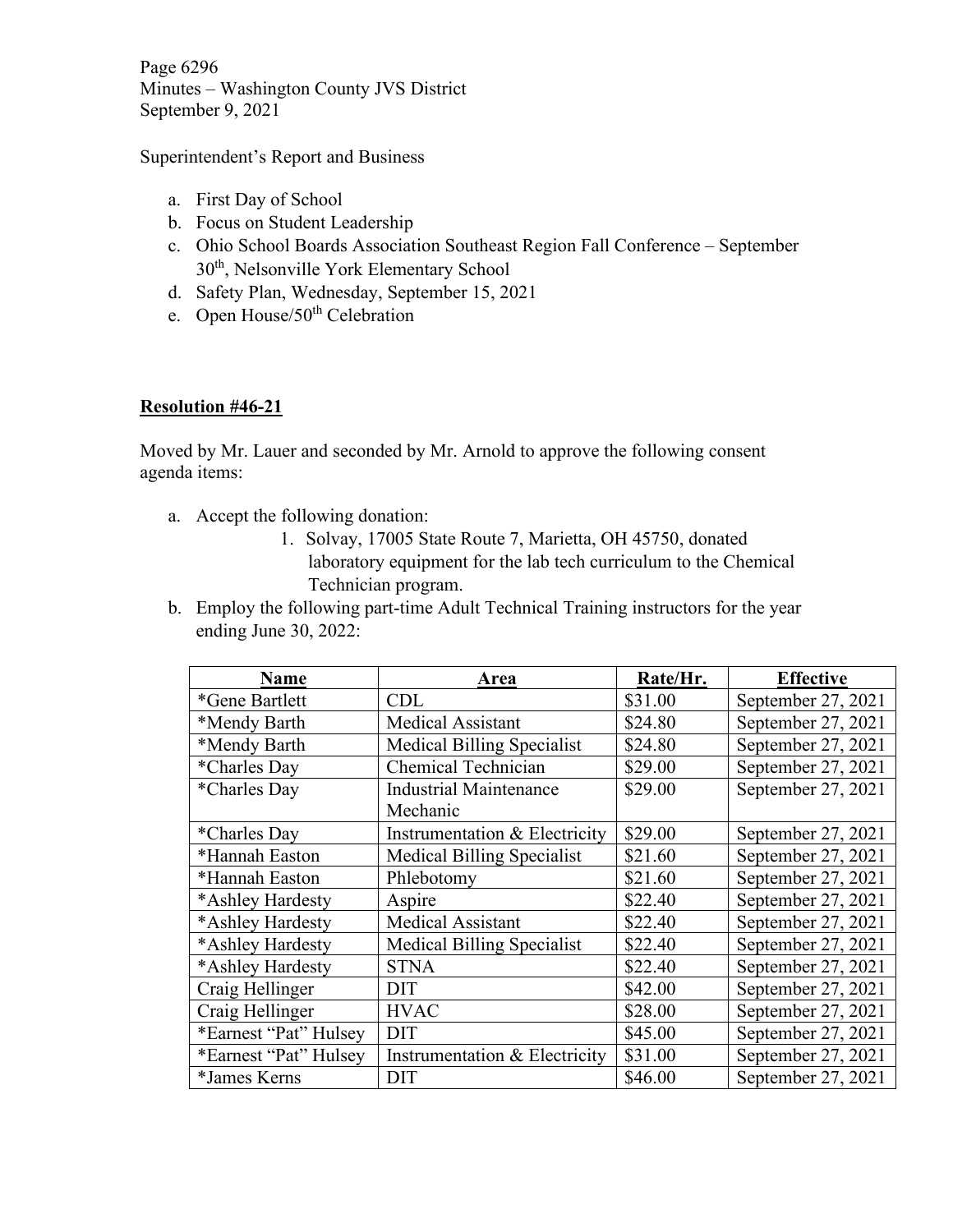# Page 6297 Minutes – Washington County JVS District September 9, 2021

| *James Kerns         | <b>Industrial Maintenance</b> | \$32.00 | September 27, 2021 |
|----------------------|-------------------------------|---------|--------------------|
|                      | Mechanic                      |         |                    |
| **Brian Kincaid      | Chemical Operator             | \$29.00 | September 27, 2021 |
| **Brian Kincaid      | <b>DIT</b>                    | \$43.00 | September 27, 2021 |
| **Brian Kincaid      | <b>Industrial Maintenance</b> | \$29.00 | September 27, 2021 |
|                      | Mechanic                      |         |                    |
| Name                 | Area                          | Area    | <b>Effective</b>   |
| **Brain Kincaid      | Instrumentation & Electricity | \$29.00 | September 27, 2021 |
| <b>Esther Salem</b>  | Computers                     | \$26.00 | September 27, 2021 |
| <b>Esther Salem</b>  | <b>COST</b>                   | \$29.00 | September 27, 2021 |
| *John Tansey         | <b>Chemical Operator</b>      | \$32.00 | September 27, 2021 |
| *John Tansey         | Chemical Technician           | \$32.00 | September 27, 2021 |
| *John Tansey         | <b>DIT</b>                    | \$46.00 | September 27, 2021 |
| *Kayla Theiss        | Surgical Technologist         | \$21.60 | September 27, 2021 |
| Linda Wilson         | Chemical Operator             | \$29.00 | September 27, 2021 |
| Linda Wilson         | <b>Chemical Technician</b>    | \$29.00 | September 27, 2021 |
| Linda Wilson         | <b>DIT</b>                    | \$43.00 | September 27, 2021 |
| *Brian Wise          | <b>CDL</b>                    | \$29.00 | September 27, 2021 |
| *Kathy Wolfe-Crouser | Adult Diploma Program         | \$24.80 | September 27, 2021 |
| *Kathy Wolfe-Crouser | Aspire                        | \$24.80 | September 27, 2021 |

(\*) Amended from original contract amount approved per Board

Resolution #26-21 & #33-21.

(\*\*) Pending BCI/FBI background check, required related

employment/degree Education and Adult Education Permit.

c. Employ the following part-time Adult Technical Training non-instructors for the year ending June 30, 2022:

| <b>Name</b>          | Area                       | Rate/Hr. | <b>Effective</b>   |
|----------------------|----------------------------|----------|--------------------|
| <i>*Kayla Theiss</i> | Surgical Technologist Par- | \$24.84  | September 27, 2021 |
|                      | Time Manager               |          |                    |
| Brian Wise           | CDL Support/Technician     | \$21.75  | September 27, 2021 |

(\*) Amended from original contract amount approved per Board Resolution #37-21.

- d. Employ the following substitute teacher for the 2021-2022 school year: Kimberly Depue, Sherri Easterling, & Reagan Skinner at a rate of \$150.00/per day.
- e. Resignation for Kristin Brockmeier as the part-time Assessment Coordinator effective September 2, 2021.
- f. Employ Lloyd D. Dennis, M.D. as consulting physician for the 2021-2022 school year. He is to be paid the sum of \$1.00 for his services.

# Roll Call: Ms. Adams Hall, Aye; Mr. Arnold, Aye; Mr. Booth, Aye; Mr. Lauer, Aye; Mr. Lang, Absent; Mr. Lyons, Aye; Mrs. West, Aye. President West declared the resolution adopted.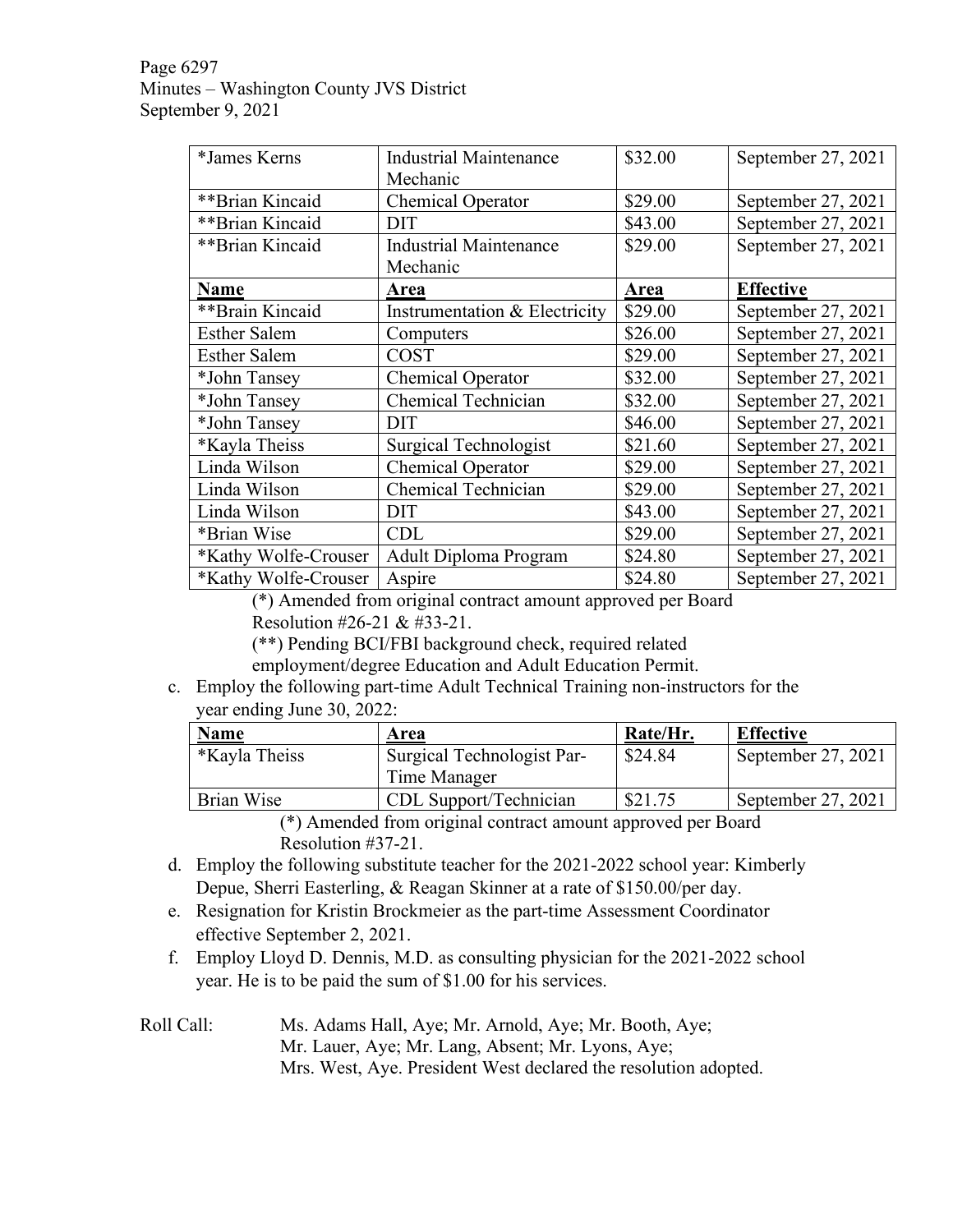Page 6298 Minutes – Washington County JVS District September 9, 2021

# **Resolution #47-21 – Employ Custodian**

Moved by Mr. Booth and seconded by Mr. Lyons to adopt the following resolution:

Employ **Michael Canfield** as full-time Custodian beginning August 23, 2021. His employment classification is Custodial Classification I, Step IV (8 hours/day) (224 days/year) pro-rated at \$35,992.32 for the 2021-2022 school year.

BE IT FURTHER RESOLVED, That under the provisions of ORC 3319.081, such employee shall be directed and assigned.

Roll Call: Ms. Adams Hall, Aye; Mr. Arnold, Aye; Mr. Booth, Aye; Mr. Lauer, Aye; Mr. Lang, Absent; Mr. Lyons, Aye; Mrs. West, Aye. President West declared the resolution adopted.

# **Resolution #48-21 – Tuition Increase**

Moved by Mr. Lauer and seconded by Mr. Arnold to adopt the following resolution:

BE IT RESOLVED, That the 2021-2022 Adult Technical Training tuition rates be as follows effective January 1, 2022:

| Program                               | <b>Current Tuition</b> | <b>Revised Tuition</b> |
|---------------------------------------|------------------------|------------------------|
| CDL                                   | \$4,010                | \$4,510                |
| Medical Assistant                     | 5,670                  | 6.127                  |
| <b>State Tested Nursing Assistant</b> | 500                    | 600                    |

Roll Call: Ms. Adams Hall, Aye; Mr. Arnold, Aye; Mr. Booth, Aye; Mr. Lauer, Aye; Mr. Lang, Absent; Mr. Lyons, Aye; Mrs. West, Aye. President West declared the resolution adopted.

#### **Resolution #49-21 – Accept Retirement of Peter Spaziani**

Moved by Mr. Lyons and seconded by Mr. Lauer to adopt the following resolution:

WHEREAS, Peter Spaziani, Maintenance Supervisor, with 19 years of service at the Career Center has requested to be released from his contract of employment for retirement purposes by the way of his letter of retirement effective January 1, 2022; and

BE IT RESOLVED, That under the provisions of ORC 3319.081, the resignation be accepted; and,

BE IT FURTHER RESOLVED, That severance pay be provided under the provision of his contract; and,